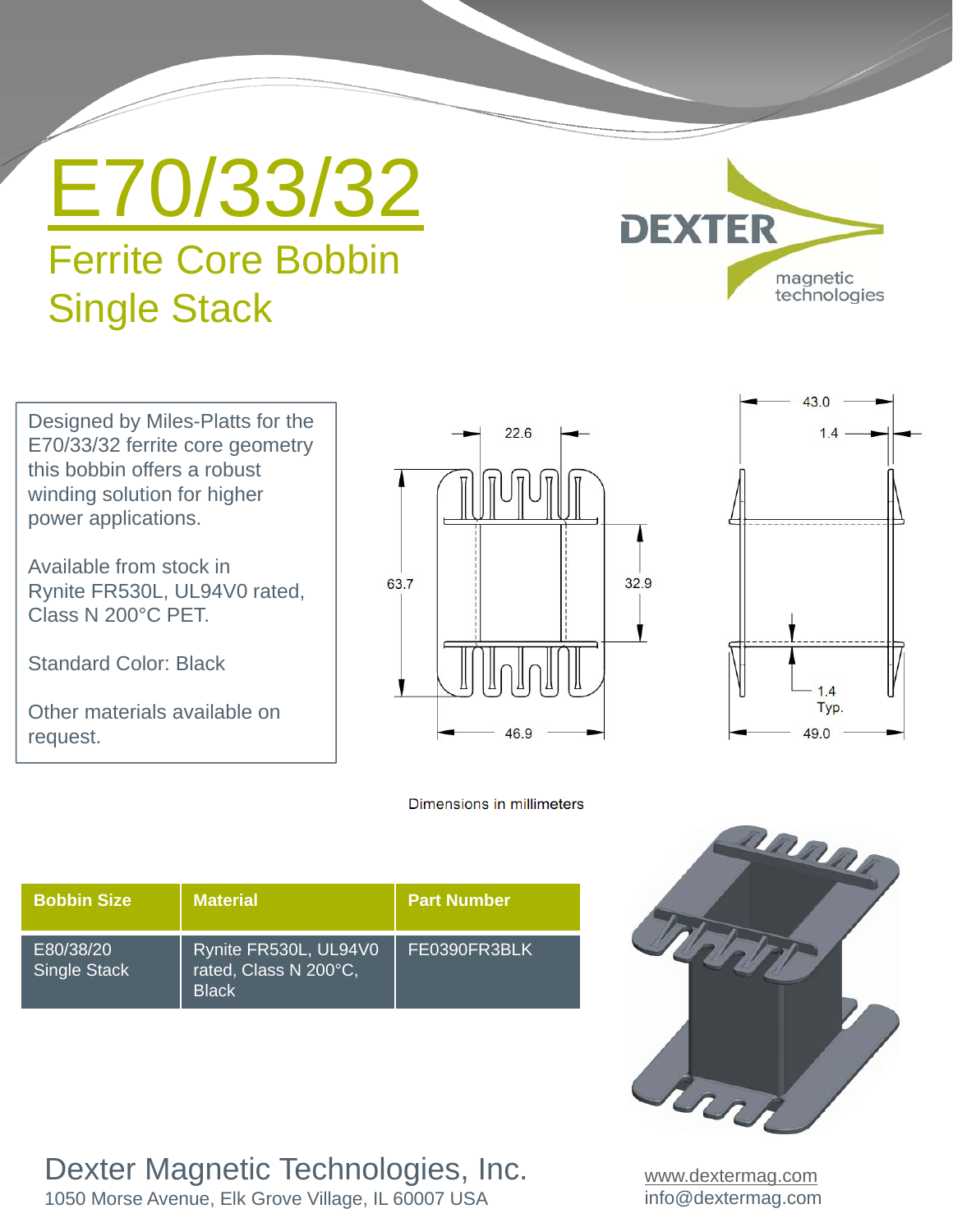E70/33/32

# Ferrite Core Bobbin Double Stack



Designed by Miles-Platts for the E70/33/32 ferrite core geometry this bobbin offers a robust winding solution for higher power applications.

Available from stock in Rynite FR530L, UL94V0 rated, Class N 200°C PET.

Standard Color: Black

Other materials available on request.





Dimensions in millimeters

| <b>Bobbin Size</b>        | <b>Material</b>                                                | <b>Part Number</b> |
|---------------------------|----------------------------------------------------------------|--------------------|
| E80/38/20<br>Double Stack | Rynite FR530L, UL94V0<br>rated, Class N 200°C,<br><b>Black</b> | FE0400FR3BLK       |

### Dexter Magnetic Technologies, Inc.

1050 Morse Avenue, Elk Grove Village, IL 60007 USA

www.dextermag.com info@dextermag.com

U